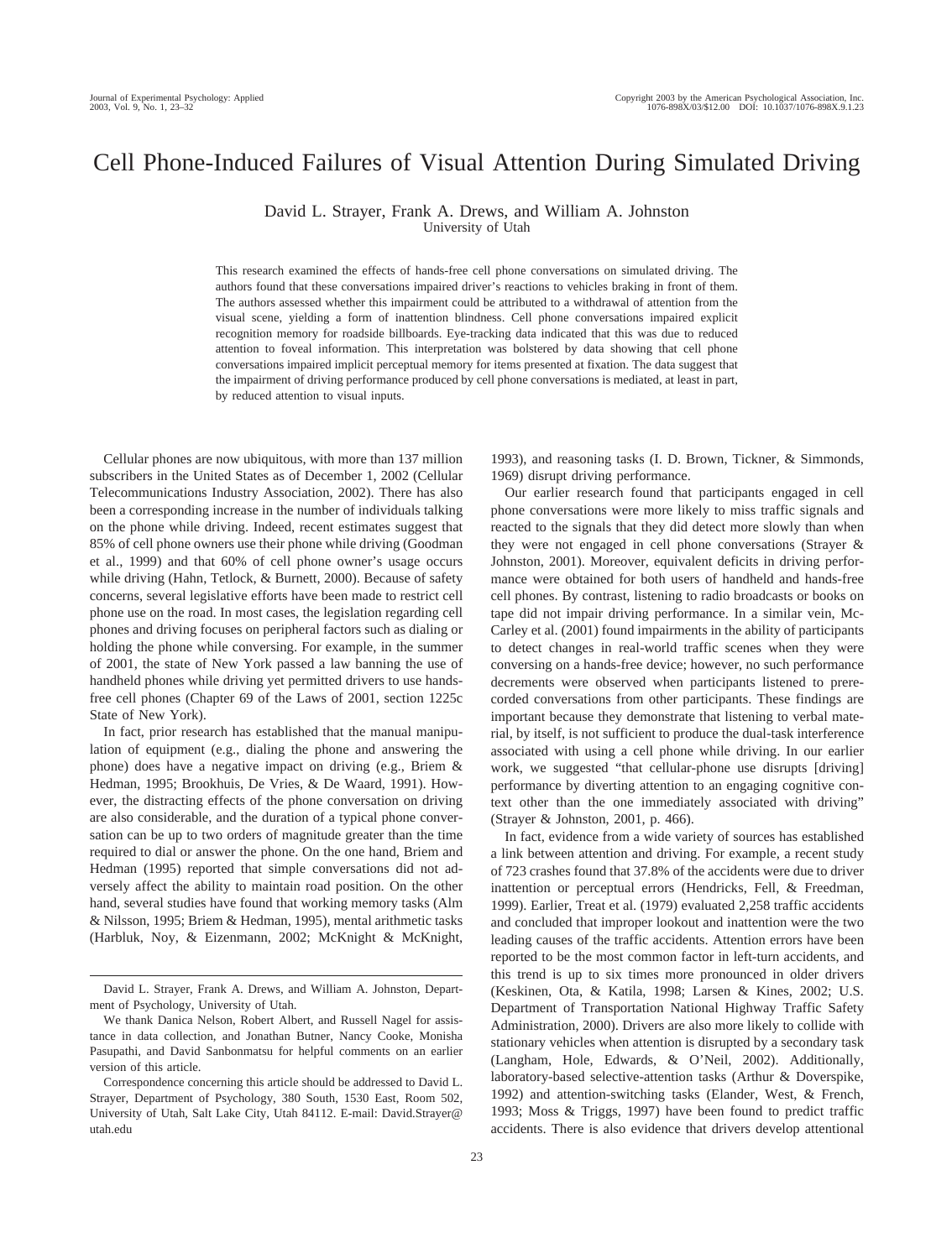strategies that focus on areas of expected hazards, at the expense of processing less frequent hazards (Summala, Pasanen, Raesaenen, & Sievaenen, 1996). Together, these observations establish a clear-cut association between attention and driving performance.

We had two objectives in the current research. The first objective was to replicate and extend our earlier findings using a high-fidelity driving simulator. One might argue that the reason that cell phone conversations disrupted performance in our earlier studies was that participants were not as familiar with the pursuittracking and change-detection tasks as they were with driving. That is, a more well-practiced skill such as driving may be less sensitive to the distraction produced by cell phone conversations than are less familiar laboratory-based tasks. We assessed this possibility in Experiment 1 and found cell phone conversations to impair driving performance in a high-fidelity driving simulator.

The second objective of our research was to assess Strayer and Johnston's (2001) hypothesis that cell phone conversations impair driving performance by withdrawing attention from the visual scene, yielding a form of inattention blindness. Experiments 2–4 examined the effects of cell phone conversations on attention to objects in the visual field during simulated driving. Reduced attention to visual inputs would support an inattention-blindness interpretation.

## Experiment 1

Our first study was designed to replicate and extend the findings of Strayer and Johnston (2001) using a high-fidelity driving simulator. We used a car-following paradigm (see also Alm & Nilsson, 1995; Lee, Vaven, Haake, & Brown, 2001) in which participants drove on a multilane freeway in single-task (i.e., driving only) and dual-task (i.e., driving and conversing on a cell phone) conditions. Traffic density (low vs. high) was also manipulated. Participants followed a pace car that would brake at random intervals. We measured a number of real-time performance variables to determine how participants reacted to the car braking in front of them.

## *Method*

*Participants.* Forty undergraduates (18 men and 22 women) from the University of Utah participated in the experiment. Participants ranged in age from 18 to 32, with an average age of 23.6. All had normal or corrected-to-normal visual acuity, normal color vision (Ishihara, 1993), and a valid Utah driver's license. Of the 23 participants who reported that they owned a cellular phone, 83% reported that they used their phone while driving.

*Stimuli and apparatus.* A PatrolSim high-fidelity driving simulator, manufactured by GE Capital I-Sim (Salt Lake City, UT) was used in the study. The simulator comprises five networked microprocessors and three high-resolution displays, providing a 180° field of view. The dashboard instrumentation, steering wheel, gas pedal, and brake pedal are from a Ford Crown Victoria sedan, with an automatic transmission. The simulator incorporates proprietary vehicle dynamics, traffic scenario, and road surface software to provide realistic scenes and traffic conditions. Measures of real-time driving performance, including driving speed, distance from other vehicles, brake, gas, and steering wheel inputs, were sampled at 30 Hz and stored for later analysis.

A freeway road database was used to create the scenarios for the experiment. The freeway road database simulated a 40-mile (64-km) multilane beltway with on- and off-ramps, overpasses, and two- and three-lane traffic in each direction (separated by a grass median). All scenarios used daytime dry-pavement driving conditions with good visibility. In the lowdensity driving condition, a pace car and the participant's car were the only vehicles on the roadway. The pace car was programmed to stay in the right-hand lane throughout the scenario. In the high-density driving condition, 32 "distractor" vehicles were added to the highway scenario. These distractor vehicles were programmed to drive between 5% and 10% faster than the pace car in the left lane, providing the impression of a steady flow of traffic in the left-hand lane. In each scenario, the pace car was programmed to brake at 32 randomly selected intervals and would continue to decelerate until the participant depressed the brake pedal, at which point the pace car would begin to accelerate to normal freeway speeds. The brake lights of the pace car were illuminated throughout the deceleration interval. Thus, each scenario provided 32 opportunities to measure the participant's response to a car braking in front of them.

*Procedure.* When participants arrived for the experiment, they completed a questionnaire that assessed their interest in potential topics of cell phone conversation. Participants were then familiarized with the driving simulator using a standardized 20-min adaptation sequence. Participants then drove four 10-mile (16-km) sections on a multilane highway. Half the scenarios were used in the single-task driving condition and half were used in the dual-task (i.e., driving and cell phone conversation) condition. The order of conditions and scenarios was counterbalanced across participants using a Latin square design, with the constraint that both single- and dual-task conditions were performed in the first half of the experiment and both single- and dual-task conditions were performed in the last half of the experiment. For data analysis purposes, the data were aggregated across scenarios for both the single- and dual-task conditions.

The participant's task was to follow a pace car that was driving in the right-hand lane of the highway. When the participant stepped on the brake pedal in response to the braking pace car, the pace car released its brake and accelerated to normal highway speed. If the participant failed to depress the brake, he or she would eventually collide with the pace car. That is, like real highway stop-and-go traffic, the participant was required to react in a timely and appropriate manner to vehicles slowing in front of them. Traffic density was also manipulated by changing the number of vehicles on the highway. The manipulation of traffic density primarily affected perceptual load; neither the participant nor the pace car directly interacted with these distractor vehicles, as they were traveling in different lanes.

The dual-task condition involved conversing on a cell phone with a confederate. The participant and the confederate discussed topics that were identified in the preexperiment questionnaire as being of interest to the participant. To avoid any possible interference from manual components of cell phone use, participants used a hands-free cell phone that was positioned and adjusted before driving began. Additionally, the call was initiated before participants began the dual-task scenarios. Thus, any dual-task interference observed must be due to the cell phone conversation itself, because there was no manual manipulation of the cell phone during the dual-task portions of the study.

*Dependent measures.* Four parameters associated with the participant's reaction to the braking pace car were examined. *Brake-onset time* was defined as the interval between the onset of the illumination of the pace car's brake lights and the onset of the participant's brake pedal depression. *Brake-offset time* was defined as the interval between brake onset and the time that participants released their foot from the brake pedal. *Time to reach minimum speed* was defined as the time at which the participant's vehicle stopped decelerating and began to return to normal highway speed. *Following distance* was the distance in meters between the pace car and the participant's car. Finally, whether participants were involved in any collisions during the study was also monitored.

*Design and statistical analysis.* The design was a 2 (traffic density: low vs. high)  $\times$  2 (task: single vs. dual) factorial. Traffic density was a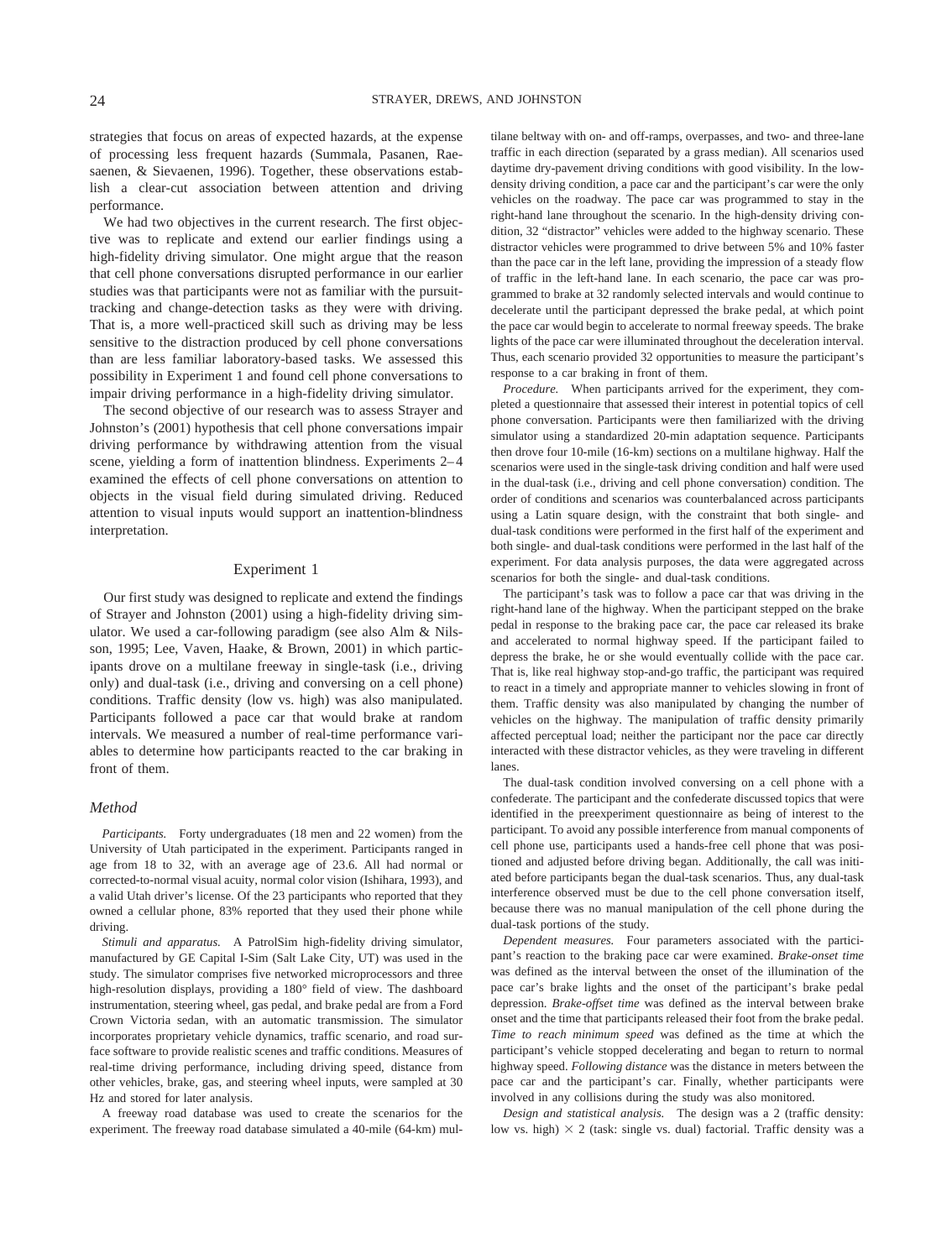between-subjects factor, and single- versus dual-task condition was a within-subjects factor. It is very likely that the dependent measures described above are not independent. For example, the time to reach minimum speed is likely to be influenced by both brake-onset and brake-offset time. Likewise, both brake-onset and brake-offset times are likely to be influenced by following distance. A multivariate analysis of variance (MANOVA) was used to provide an overall measure of driver performance as a function of experimental conditions. One important advantage of the MANOVA is that it provides an assessment of the unique variance and the overall effect size associated with the experimentally manipulated variables. Univariate analyses were also performed on each of the dependent measures using a 2 (traffic density: low vs. high)  $\times$  2 (task: single vs. dual) split-plot analysis of variance (ANOVA). A significance level of  $p < .05$ was adopted for all inferential tests reported in this article. Cohen's *d,* which provides a measure of the standardized difference between group means, was used to estimate effect size for all analyses reported in this article. Cohen (1988) provided a heuristic for interpreting measures of *d,* in which a small effect size would have a value of .20, a medium effect size would have a value of .50, and a large effect size would have a value of .80.

## *Results and Discussion*

Table 1 presents the accident rates and the four dependent measures described above. There were no accidents in the lowdensity condition. However, participants were more likely to be involved in traffic accidents while conversing on a cell phone in the high-density condition. In all cases, the collision was the result of the participant rear-ending the braking pace car (cf. T. L. Brown, 2001). To better understand this increased incidence of traffic accidents, we examined the driver's speed, brake response, and the distance from the pace car.

Inspection of Table 1 reveals that participants initiated their braking response approximately 1 s after the pace car's brake lights were illuminated and that the participant kept their foot on the brake for about  $\frac{1}{2}$  s following brake onset. The driving speed measures indicated that the participant's vehicle continued to decelerate for several seconds after the pace car's brake lights were illuminated; thereafter, the participant's vehicle gradually accelerated to normal freeway speeds. Participants also increased the separation between themselves and the pace car when they were conversing on the cell phone.

### Table 1 *Driving Performance From Experiment 1*

| Variable                 | Low-traffic density | High-traffic density |  |
|--------------------------|---------------------|----------------------|--|
| Traffic accidents        |                     |                      |  |
| Single task              | $\theta$            | 0                    |  |
| Dual task                | $\Omega$            | 3                    |  |
| Brake onset (msec)       |                     |                      |  |
| Single task              | 928 (83)            | 933 (69)             |  |
| Dual task                | 957 (64)            | 1,112(78)            |  |
| Brake offset (msec)      |                     |                      |  |
| Single task              | 621(65)             | 580 (53)             |  |
| Dual task                | 688 (63)            | 653 (56)             |  |
| Time to min speed (msec) |                     |                      |  |
| Single task              | 1,833(57)           | 1,920(25)            |  |
| Dual task                | 2,130(25)           | 2,430(28)            |  |
| Following distance (m)   |                     |                      |  |
| Single task              | 23.6(1.9)           | 25.8(1.2)            |  |
| Dual task                | 26.0(1.8)           | 29.3(1.4)            |  |

*Note.* Standard errors appear in parentheses.  $min = minimum$ .

The inferential statistics for Experiment 1 are presented in Table 2. The MANOVA revealed a significant main effect of single- versus dual-task condition, indicating that when participants were conversing on the cell phone, their reactions were sluggish when compared with their single-task baseline. Participants attempted to compensate for this sluggish behavior by increasing the separation between themselves and the pace car. In addition, the difference between single- and dual-task conditions was exacerbated by traffic density.

Subsidiary univariate analysis revealed that brake-onset times were longer in dual-task than in single-task conditions. Planned comparisons revealed that the difference between single- and dualtask conditions was not significant in the low-density condition but differed significantly in the high-density condition. Brake-offset times were also longer in dual- than in single-task conditions. Neither the main effect of traffic density nor the interaction of traffic density with single- versus dual-task condition was significant. These data indicated that participants conversing on a cell phone were slower to initiate their braking response and continued to press the brake pedal longer when they were driving in dual-task conditions.

Participants also took longer to reach the nadir of their speed in dual-task conditions than in single-task conditions. Again, neither the main effect of traffic density nor the interaction of traffic density with single- versus dual-task conditions was significant. However, planned comparisons revealed that the difference between single- and dual-task conditions was not significant in the low-density condition but was significant in the high-density condition.

Inspection of Table 1 also reveals that participants increased the separation between themselves and the pace car from single- to dual-task conditions. Neither the main effect of traffic density nor the interaction of traffic density with single/dual-task conditions was significant. Indeed, planned comparisons revealed that the increase from single- to dual-task conditions was significant for both the low-density and high-density conditions.

Taken together, the data from Experiment 1 demonstrated that conversing on a hands-free cell phone impaired driving performance and that this impairment became more pronounced as traffic density increased. Consistent with this finding, participants were more likely to be involved in traffic accidents when they were using the cell phone in the high-density driving conditions. The interaction of single- versus dual-task conditions and traffic density is interesting because this manipulation was accomplished solely by changing the number of distractor vehicles in the lane adjacent to the participant's vehicle. Neither the participant nor the pace car directly interacted with these distractor vehicles. Lee et al. (2001) also found that dual-task interference increased as the perceptual complexity of the driving environment increased. These authors suggested that "the more [perceptually] complex environment exposes drivers to more abrupt onsets in the visual field" ... and that "... these onsets may attract visual attention and distract the driver from the roadway, inducing a degree of change or inattention-blindness" (p. 638). Such an interpretation is consistent with the inattention-blindness hypothesis proposed by Strayer and Johnston (2001).

It is noteworthy that these performance decrements were obtained even when there was no possible contribution from the manual manipulation of the cell phone. Thus, these data replicate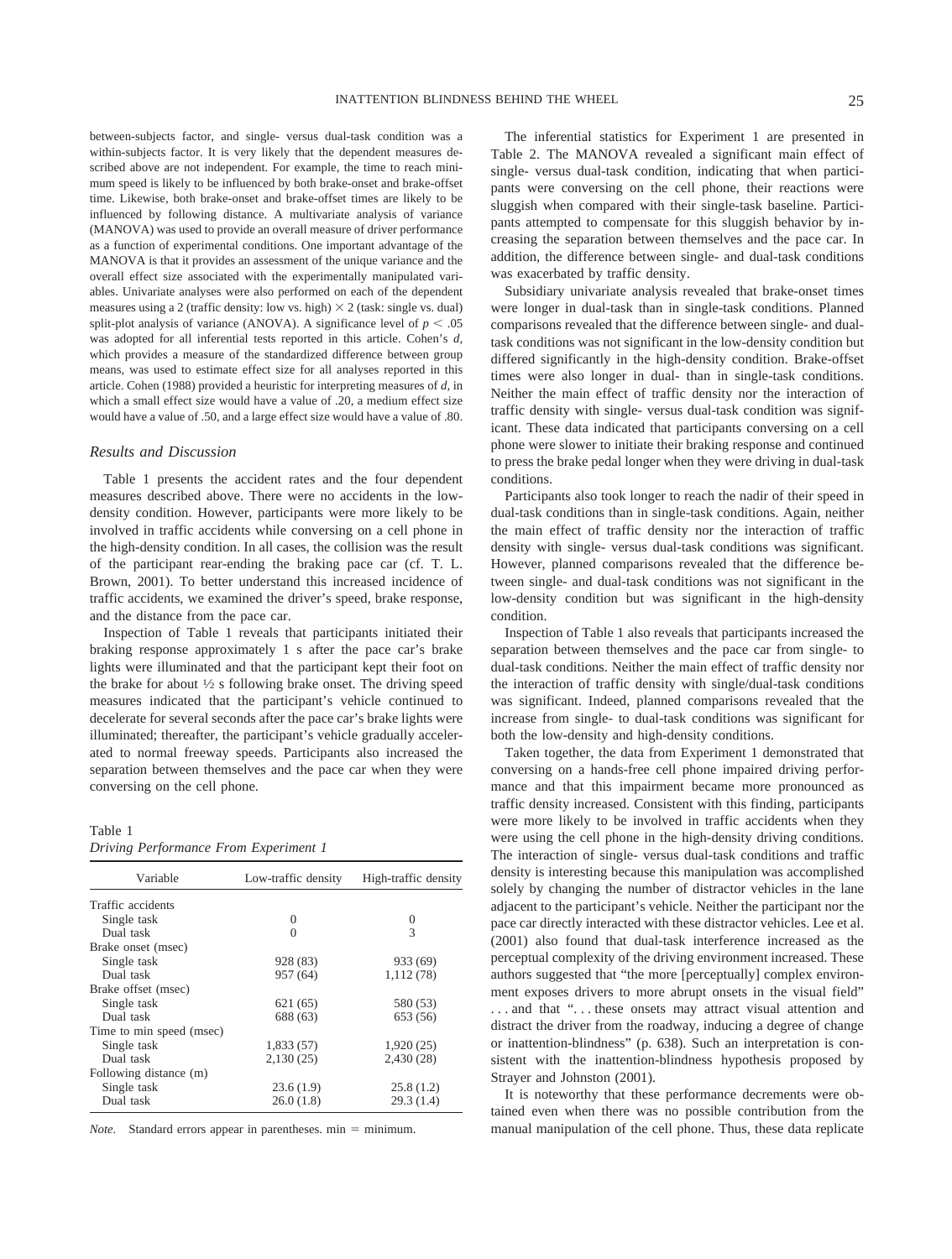| Table 2          |                                                    |
|------------------|----------------------------------------------------|
|                  | Multivariate and Univariate Inferential Statistics |
| for Experiment 1 |                                                    |

| Variable                      | Λ                     | F                  | d        |
|-------------------------------|-----------------------|--------------------|----------|
|                               | <b>MANOVA</b>         |                    |          |
| Task                          | 0.65                  | 4.8 <sup>a</sup>   | $0.74**$ |
| Traffic density               | 0.85                  | $1.5^{\mathrm{a}}$ | 0.42     |
| Task $\times$ Traffic Density | 0.77                  | 2.6 <sup>a</sup>   | $0.54*$  |
|                               | Univariate statistics |                    |          |
|                               | <b>MSE</b>            | F                  | d        |
| Brake-onset                   |                       |                    |          |
| Task                          | 29,572                | $7.3^{b}$          | $0.88**$ |
| Traffic density               | 188,975               | $0.7^{\rm b}$      | 0.27     |
| Task $\times$ Traffic Density | 29,572                | 3.8 <sup>b</sup>   | 0.64     |
| Task at low density           | $t(19) = 0.8$         |                    | 0.1      |
| Task at high density          | $t(19) = 2.6$         |                    | $0.6**$  |
| Brake-offset                  |                       |                    |          |
| Task                          | 11,749                | $7.2^{\rm b}$      | $0.87**$ |
| Traffic density               | 130,421               | 0.3 <sup>b</sup>   | 0.17     |
| Task $\times$ Traffic Density | 11,749                | 0.0 <sup>b</sup>   | 0.08     |
| Task at low density           | $t(19) = 2.9$         |                    | $0.23**$ |
| Task at high density          | $t(19) = 1.6$         |                    | 0.43     |
| Time to reach min. speed      |                       |                    |          |
| Task                          | 686                   | $8.1^{b}$          | $0.92**$ |
| Traffic density               | 1,997                 | 0.9 <sup>b</sup>   | 0.30     |
| Task $\times$ Traffic Density | 686                   | 0.0 <sup>b</sup>   | 0.02     |
| Task at low density           | $t(19) = 1.5$         |                    | 0.4      |
| Task at high density          | $t(19) = 3.6$         |                    | $1.1**$  |
| Following distance            |                       |                    |          |
| Task                          | 10                    | $17.4^{\rm b}$     | $1.4**$  |
| Traffic density               | 96                    | $1.6^{b}$          | 0.41     |
| Task $\times$ Traffic Density | 10                    | 0.6 <sup>b</sup>   | 0.25     |
| Task at low density           | $t(19) = 2.4$         |                    | $0.29*$  |
| Task at high density          | $t(19) = 3.5$         |                    | $0.58**$ |

*Note.* MANOVA = multivariate analysis of variance; min. = minimum.  $a^a dfs = 4, 35.$   $b^b dfs = 1, 38.$ 

 $* p < .05.$  \*\*  $p < .01.$ 

and extend the findings of Strayer and Johnston (2001) and are consistent with an attention-based interpretation in which the disruptive effects of cell phone conversations on driving are due primarily to the diversion of attention from driving to the phone conversation itself. These findings are also consistent with Rumar's (1990) observation that a basic road user error results from a failure to see and react to another road user in time.

## Experiment 2

Our earlier research found that participants driving and conversing on a cell phone missed more traffic signals than when they were driving without the distraction caused by cell phone use (Strayer & Johnston, 2001). Similarly, McCarley et al. (2001) also found that cell phone conversations interfered with change detection in real-world traffic scenes, and the results of Experiment 1 indicated that the driver's reaction to vehicles braking in front of them are slowed when they were engaged in cell phone conversations. One possible interpretation of these findings is that participants using a cell phone detected the imperative signals but that their responses to them were suppressed. However, as noted above, another—and potentially more dangerous—possibility is that the cell phone conversation actually inhibited attention to the external environment. Experiment 2 was designed to examine how cell phone conversations affect the driver's attention to objects that are encountered while driving. We contrasted performance of participants who were driving but not conversing (i.e., single-task conditions) with that of participants who were driving and conversing on a hands-free cell phone (i.e., dual-task conditions).

We used an incidental recognition memory paradigm to assess what information in the driving scene participants attended while driving. The procedure required participants to perform a simulated driving task without the foreknowledge that their memory for objects in the driving scene would be subsequently tested. Later, the participant was given a surprise recognition memory task in which they were shown objects that were presented while they were driving and were asked to discriminate these objects from foils that were not in the driving scene. The incidental recognition memory paradigm assesses participants' explicit memory for these objects (i.e., participants must be able to verbally report that they recognize the object as something they saw while driving). The advantage of this procedure is that it has been well established that attention is necessary for long-lasting explicit memories (e.g., Mack & Rock, 1998; see also Johansson & Rumar, 1966, for a related procedure for assessing how drivers attend to road signs). Therefore, differences in incidental recognition memory between single- and dual-task conditions provides an estimate of the degree to which attention to visual information in the driving environment is distracted by cell phone conversations.

As in Experiment 1, we used a high-fidelity driving simulator that provided an immersive driving context for the participant. In the present study, we used a city-driving scenario in which we positioned a number of digital images of real-world billboards in the driving scene so that they were in clear view as the participant drove past them. Traffic density was not manipulated because of limitations imposed by the driving simulator. After participants completed the driving portion of the experiment, they were given a surprise recognition memory test to determine incidental memory for billboards. If the cell phone conversation inhibits attention to the external environment, then recognition memory for the billboards should be impaired in dual-task conditions.

## *Method*

*Participants.* Twenty undergraduates (11 men, 9 women) from the University of Utah participated in the experiment. Participants ranged in age from 18 to 24, with an average age of 20.1. All had normal or corrected-to-normal visual acuity, normal color vision (Ishihara, 1993), and a valid Utah driver's license. Each participant served in both single- and dual-task conditions. Of the 15 participants who reported that they owned a cellular phone, 73% reported that they used their phone while driving.

*Stimuli and apparatus.* The high-fidelity driving simulator was the same as in Experiment 1. A suburban-road database was used to create the scenarios for the experiment. The database simulated a small suburban city with residential, business, and downtown sections extending over an 80 square block area. Within the suburban-road database, six sections of roadway, each 1.2 miles (1.9 km) in length, were selected to create the scenarios used in the experiment. In each of the six scenarios, navigational arrows placed at intersections directed participants to turn right or left. Half the scenarios were used in the single-task condition and half were used in the dual-task condition. Single- and dual-task conditions were blocked, and both task order (single vs. dual task) and driving scenario were counterbalanced across participants.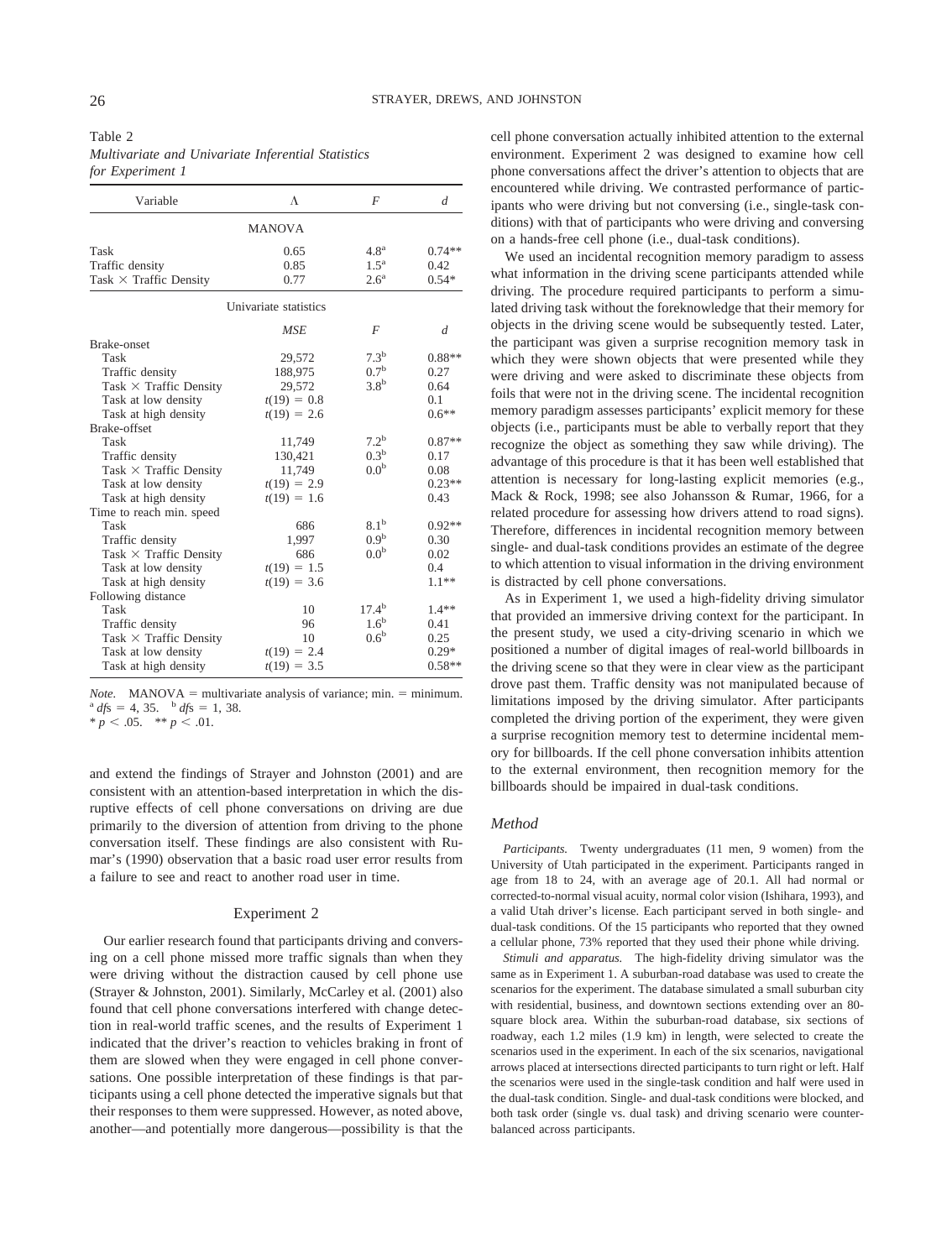A central manipulation in the study was the placement of five billboards in each of the scenarios. The billboards were positioned so that they were clearly in view as participants drove past them. A total of 45 digital images of real-world billboards were created using a digital camera. One third of these billboards were presented in the single-task condition, one third were presented in the dual-task condition, and one third were used as control stimuli in an incidental recognition memory task and were not presented in the driving scenarios. The control billboards were included to provide an estimate of the guessing rates in the recognition memory task. A random assignment of billboards to conditions and locations within the scenarios was created for each participant.

*Procedure.* When participants arrived for the experiment, they completed a questionnaire that assessed their interest in potential topics of cell phone conversation. Participants were then familiarized with the driving simulator using a standardized 20-min adaptation sequence. The experiment involved driving six 1.2-mile (1.9-km) sections of a suburban area of a city. Half the driving scenarios were used in the single-task driving condition and half were used in the dual-task condition. For data analysis purposes, the data were aggregated across scenarios in both the single- and dual-task conditions.

The participant's task was to drive through each scenario, following all the rules of the road. Participants were given directions to turn left or right at intersections by using left or right arrow signs that were placed in clear view of the roadway. Within each scenario, participants made an average of two left-hand and two right-hand turns. In other respects, the driving procedure was identical to Experiment 1. Immediately following the driving portion of the study, participants performed an incidental-recognitionmemory task in which they judged whether each of 45 billboards had been presented in the driving scenario (15 of the billboards had been presented in the single-task condition, 15 in the dual-task condition, and 15 were control billboards that had not been presented in the driving portion of the study). Each billboard was presented separately on a computer display and remained in view until the participants made their old/new judgment. There was no relationship between the order of presentation of the billboards in the driving task and the order of presentation in the recognition memory task. Participants were not informed about the recognition memory test until after they had completed the driving portions of the experiment.

### *Results and Discussion*

Table 3 presents the recognition memory data for Experiment 2. The (incorrect) classification of control billboards as "old" was infrequent, indicating a low base rate of guessing. Billboards presented in single- and dual-task conditions were more likely to be classified as "old," with billboards from single-task conditions correctly recognized more often than billboards from dual-task conditions. Planned comparisons revealed that recognition memory was greater in single-task conditions than in dual-task conditions,  $t(19) = 4.44$ ,  $p < .01$ ,  $d = 1.1$ . Recognition memory for billboards presented in dual-task conditions was also significantly above the guessing control,  $t(19) = 4.27$ ,  $p < .01$ ,  $d = 1.4$ , indicating that performance in dual-task conditions cannot be attributed solely to guessing. Thus, these data demonstrated that

Table 3 *Recognition Memory Performance for Experiment 2*

| Variable                              | Single<br>task | Dual<br>task | Control  |
|---------------------------------------|----------------|--------------|----------|
| No. of billboards classified as "old" | 6.8(0.7)       | 3.6(0.6)     | 0.9(0.3) |

*Note.* Standard errors appear in parentheses. No.  $=$  number.

conversing on a cell phone impairs the recognition memory for objects presented in the driving scene.

These indications of failures of visual attention extend our earlier observation of higher rates of missing traffic signals while conversing on a cell phone (e.g., Strayer & Johnston, 2001). The data are consistent with the hypothesis that the cell phone conversation disrupts performance by diverting attention from the external environment associated with the driving task to an engaging internal context associated with the cell phone conversation. However, an alternative interpretation of these data is that the impaired recognition memory performance may be due to a disruption of the visual scanning of the driving environment while conversing on the cell phone and not to differences in the perception of objects presented at fixation. This possibility is addressed in Experiment 3.

#### Experiment 3

Our third study was designed to further explore the failures of visual attention induced by the cell phone conversation. In particular, the impaired recognition memory for the billboards in Experiment 2 may be due to a disruption in the visual-scanning pattern when participants were conversing on a cell phone. For example, McCarley et al. (2001) found that cell phone conversations interfered with the peripheral guidance of eye fixations to objects in static images of traffic scenes. Similarly, Harbluk et al. (2002) examined eye fixations in naturalistic driving and found a greater tendency to fixate directly ahead when conversing on a cell phone. It is conceivable that most, if not all of the recognition memory deficits observed in Experiment 2 were due to changes in visual-scanning patterns (i.e., reduced fixation on billboards in the dual-task conditions). However, an alternative interpretation is that the cell phone conversations reduce attention to objects even when drivers look directly at them. This latter interpretation would be consistent with Rumar's (1990) observation that a basic form of driver error is that drivers look at but do not see roadway traffic.

To differentiate between these various interpretations of the data, Experiment 3 measured eye fixations while participants performed the driving task conducted in Experiment 2. If the difference in recognition memory observed between single- and dualtask conditions in Experiment 2 is due to a difference in visual scanning, then this difference should be reduced or eliminated if memory is examined only for billboards that were fixated on by the participants. However, if the cell phone conversations reduce attention to fixated objects, then recognition memory for these billboards should be impaired in the dual-task condition relative to the single-task driving condition.

#### *Method*

*Participants.* Twenty undergraduates (15 men, 5 women) from the University of Utah participated in the experiment. Participants ranged in age from 18 to 23, with an average age of 20.6. All had normal or corrected-to-normal visual acuity, normal color vision (Ishihara, 1993), and a valid Utah driver's license. Each participant served in both single- and dual-task conditions. Of the 15 participants who reported that they owned a cellular phone, 80% reported that they used their phone while driving.

*Stimuli and apparatus.* The stimuli and apparatus were identical to Experiment 2, with the exception that eye movement data were recorded using an Applied Science Laboratories (ASL; Bedford, MA) eye and head tracker (Model 501). The ASL Model 501 eye tracker is a video-based unit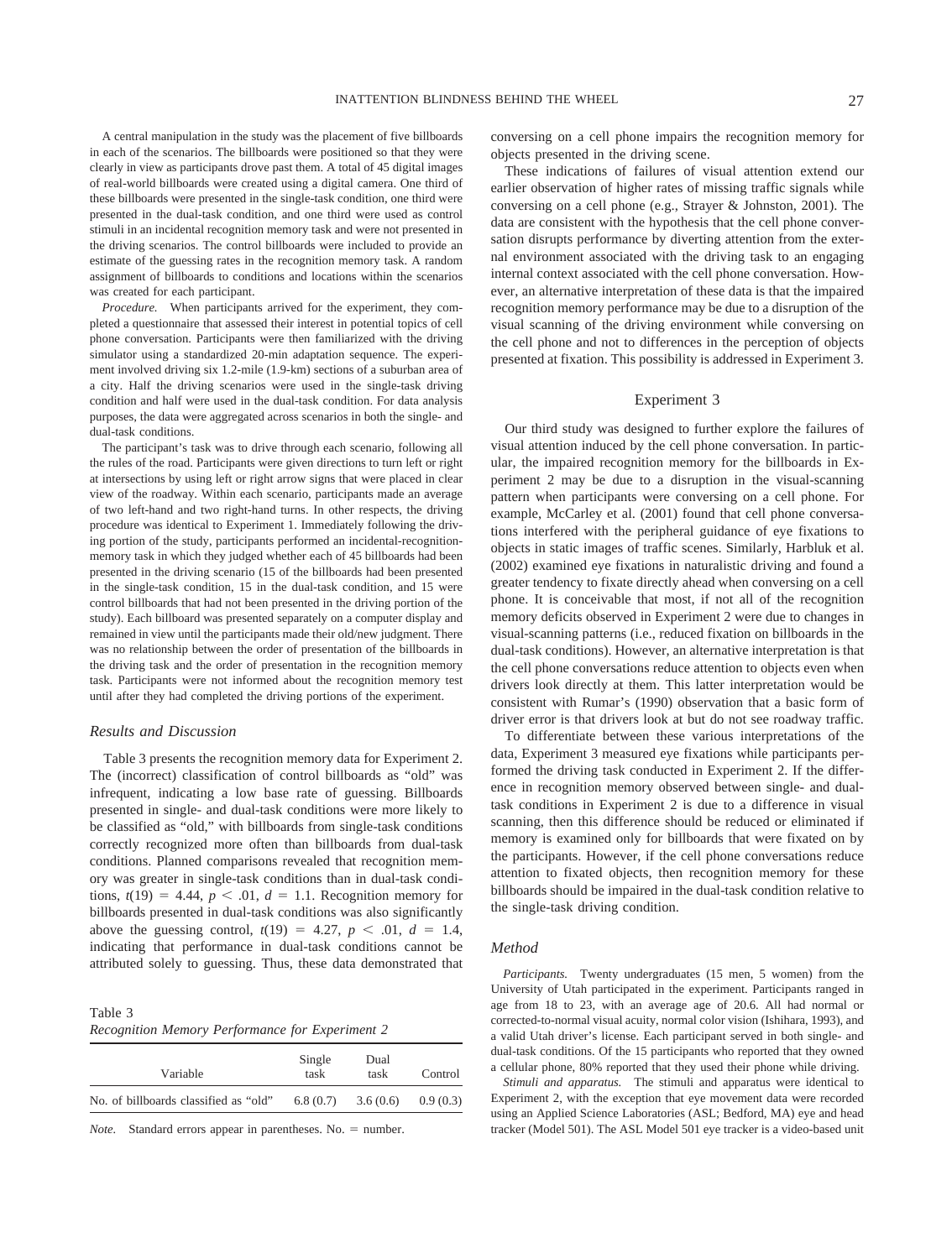| Variable                              | Single task | Dual task  | Control  |
|---------------------------------------|-------------|------------|----------|
| No. of billboards classified as "old" | 6.9(0.5)    | 3.9(0.6)   | 1.2(0.5) |
| Fixation probability                  | 0.66(0.06)  | 0.62(0.06) |          |
| Fixation duration (msec)              | 1,122 (99)  | 1,009(115) |          |
| Conditional probability of            | 0.50(0.05)  | 0.24(0.04) |          |
| recognition billboard fixation        |             |            |          |

Table 4 *Recognition Memory Performance for Experiment 3*

*Note.* Standard errors appear in parentheses. No.  $=$  number.

that allows free range of head and eye movements, thereby affording naturalistic viewing conditions for the participant as they negotiated the driving environment.

*Procedure.* The procedure was identical to Experiment 2, with the exception that participants wore an ASL 501 eye tracker while performing the simulated driving task.

*Analysis.* Eye-tracking data were analyzed to determine whether the participant fixated on each billboard. The participant's eyes were required to be directed at the center of the billboard for at least 100 msec for the billboard to be classified as having been fixated. The 100-msec criterion was used to ensure that participants had time to attend to the stabilized image that fell on their retinas.

### *Results and Discussion*

Table 4 presents the recognition memory data for Experiment 3. Perusal of the table indicates that the pattern of data obtained in Experiment 2 was replicated in Experiment 3. The classification of control billboards as "old" was infrequent, indicating a low base rate of guessing. Billboards presented in single-task conditions were correctly recognized more often than billboards from dualtask conditions,  $t(19) = 4.53$ ,  $p < .01$ ,  $d = 1.3$ . Recognition memory for billboards presented in dual-task conditions was also significantly above the guessing control,  $t(19) = 4.04$ ,  $p < .01$ ,  $d = 1.2$ , indicating that dual-task performance was significantly above guessing rates. Thus, these data replicated the finding that conversing on a cell phone impairs the recognition memory for objects encountered in the driving scene.

We next assessed whether the differences in recognition memory were due to differences in eye fixations on billboards. Overall, participants fixated on approximately two thirds of the billboards. However, the difference in the probability of fixating on billboards from single- to dual-task conditions was not significant,  $t(19)$  = 0.76,  $p > .45$ ,  $d = 0.16$ . Given this small effect size, it is not surprising that a power analysis indicated that it would take over 150 participants for this effect to become significant. Thus, the contribution of this effect would appear to be minimal. We also measured total fixation duration in single- and dual-task conditions to ensure that the observed differences in recognition memory were not due to longer fixation times in single-task conditions. The difference in fixation duration between single- and dual-task conditions was also not significant,  $t(19) = 0.75$ ,  $p > .45$ ,  $d = 0.23$ . As mentioned previously, a power analysis indicated that it would require over 70 participants for an effect of this size to become significant, and even then, the contribution to the observed recognition memory performance would appear to be minimal. Thus, the differences in recognition memory performance that we observed in single- and dual-task conditions cannot be attributed to alterations in visual scanning of the driving environment.

We also computed the conditional probability of recognizing a billboard given that participants fixated on it while driving. This analysis is important because it specifically tests for memory of objects that were presented where the driver's eyes were directed (i.e., it would not be all that surprising to find impaired recognition memory for objects that were never looked at by the driver). The conditional probability analysis revealed that participants were more than twice as likely to recognize billboards presented in the single-task condition than in the dual-task condition,  $t(19) = 4.53$ ,  $p < .01$ ,  $d = 1.4$ . That is, when we ensured that participants fixated on a billboard, we found significant differences in recognition memory between single- and dual-task conditions. Even when the participant's eyes were directed at objects in the driving environment, they were less likely to remember them if they were conversing on a cellular phone.

We also performed a time-varying analysis of covariance (ANCOVA) in which recognition probabilities for those items that participants fixated on were statistically corrected for variations in fixation duration on a billboard-by-billboard basis. Consistent with the preceding analyses, the ANCOVA found significant differences in recognition memory between single- and dual-task conditions,  $t(36) = 4.41$ ,  $p < .01$ ,  $d = 1.47$ .<sup>1</sup> The ANCOVA-adjusted recognition probabilities were .47 and .22 for single- and dual-task conditions, respectively. Thus, our analyses indicate that cell phone conversations alter how participants attend to fixated information in the driving scene.

The results of Experiment 3 indicated that conversing on a cellular phone disrupts the driver's attention to the visual environment. Even when participants looked directly at objects in the driving environment, they were less likely to create a durable explicit memory of those objects if they were conversing on a cell phone. The data are consistent with the inattention-blindness hypothesis that the cell phone conversation disrupts performance by diverting attention from the external environment associated with the driving task to an engaging internal context associated with the cell phone conversation.

<sup>&</sup>lt;sup>1</sup> We tested both the homogeneity of variance and of regression assumptions underlying the ANCOVA analysis. Box's M was not significant, indicating that the assumption of homogeneity of variance was satisfied. A hierarchical-linear-modeling test for homogeneity of regression slopes was also not significant, indicating that the assumptions underlying the ANCOVA model were satisfied.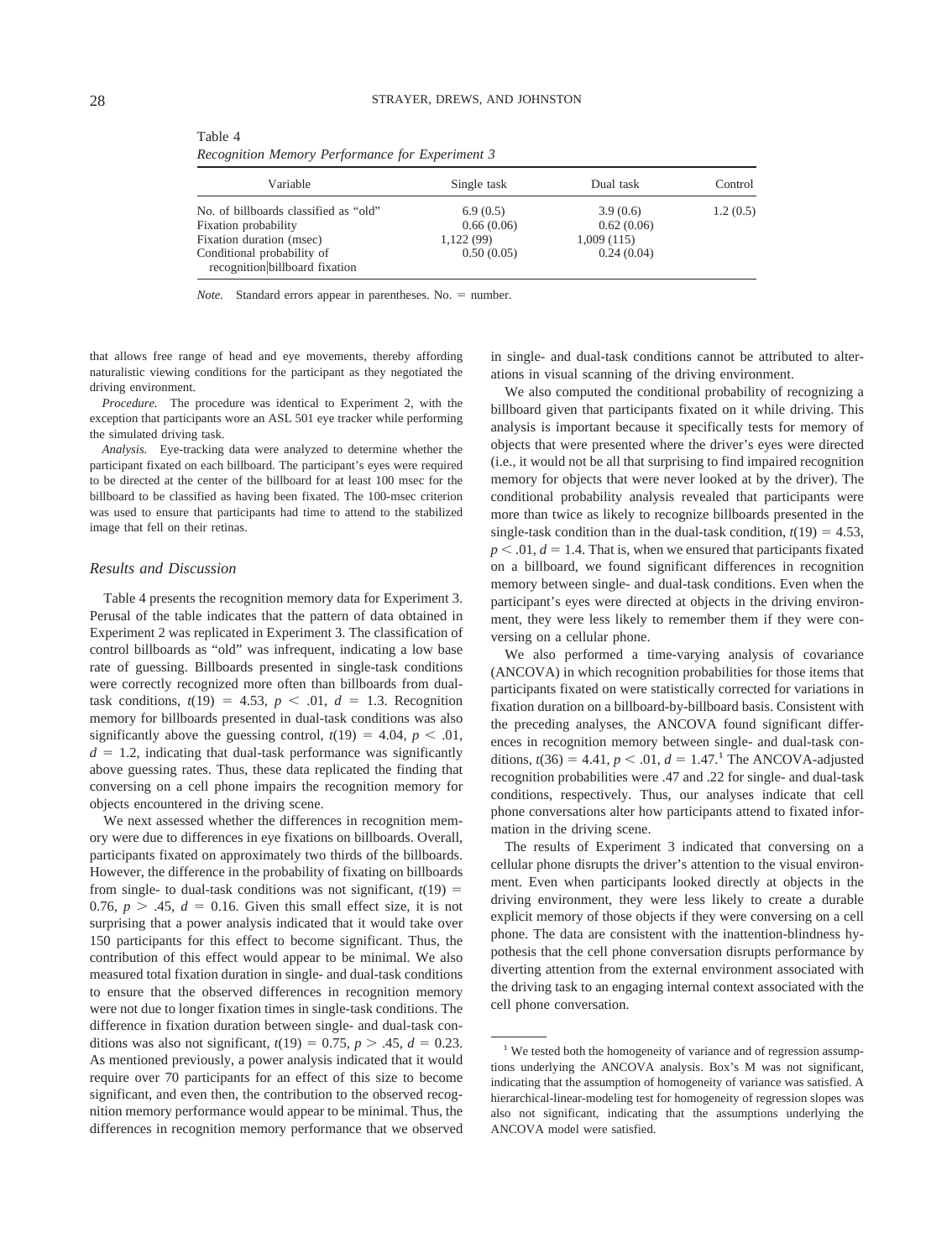#### Experiment 4

Our final study was designed to further explore the apparent reduction in visual attention induced by cell phone conversations. In particular, Experiment 3 found that cell phone conversations reduce memory for fixated objects. We suggest that this is due to a suppression of the data-driven processing of the visual information in the driving environment. However, it is possible that the explicit tests of recognition memory used in Experiments 2 and 3 underestimated the total amount of information encoded during driving (e.g., Fernandez-Duque & Thornton, 2000; Hollingworth & Henderson, 2002; Hollingworth, Williams, & Henderson, 2001). To more thoroughly evaluate the inattention-blindness hypothesis, Experiment 4 measured the implicit perceptual memory for words that were presented at fixation during the pursuittracking task originally used by Strayer and Johnston (2001). We measured perceptual memory immediately after the tracking task, using a dot-clearing procedure in which words were initially masked by an array of dots and then slowly faded into view as the dots were gradually removed. We estimated the perceptual memory for an item by the amount of time participants took to correctly report the identity of that item.

Researchers using this dot-clearing procedure have found that words previously attended to are identified faster than new words and that these effects are long lasting (e.g., Feustel, Shiffrin, & Salasoo, 1983; Hawley & Johnston, 1991; Johnston, Dark, & Jacoby, 1985). We reasoned that if the cell phone conversations during driving reduce attention to fixated objects, then perceptual memory for foveally presented words should be impaired in dualtask conditions relative to single-task conditions. One advantage of the perceptual memory task is that it does not rely on the participant's explicit memory of objects in the driving scene. Indeed, evidence for implicit perceptual memory has been obtained even when observers have no explicit memory for old items (Johnston et al., 1985). Thus, the perceptual memory task is thought to provide an index of the initial data-driven processing of the visual scene.

To control for viewing conditions and exposure duration, we changed the simulated driving task from the high-fidelity driving simulator used in Experiments 1–3 to a pursuit-tracking task similar to that used by Strayer and Johnston (2001). The pursuittracking task provides greater experimental control at the expense of driving realism. These data, in conjunction with the findings obtained from Experiments 2 and 3, should provide converging evidence for the source of interference produced by cell phone conversations.

## *Method*

*Participants.* Thirty undergraduates (17 men, 13 women) from the University of Utah participated in the experiment. Participants ranged in age from 18 to 25, with an average age of 19.6. All had normal or corrected-to-normal visual acuity, normal color vision (Ishihara, 1993), and a valid Utah driver's license. Each participant served in both single- and dual-task conditions.

*Stimuli and apparatus.* Participants performed a pursuit-tracking task, adapted from Strayer and Johnston (2001), in which they used a joystick to maneuver a cursor on a computer display to keep it aligned as closely as possible to a moving target. The target position was updated every 33 msec and was determined by the sum of three sine waves (0.07 Hz, 0.15 Hz, and 0.23 Hz). The target movement was smooth and continuous, yet essentially unpredictable. At intervals ranging from 10 to 20 s ( $M = 15$  s), a four- to five-letter word, selected without replacement from the Kučera and Francis (1967) word norms, was presented for 500 msec at the location of the target. Each word subtended an approximate visual angle of 0.5° vertically and 2.0° horizontally. Altogether, 200 words were presented during the driving task, and an additional 100 words were presented as new words in the subsequent dot-clearing phase. A random assignment of words to conditions was generated for each participant. The latencies of responses in the dot-clearing phase were measured with millisecond precision by using a voice-activated response device, and response accuracy was manually recorded.

*Procedure.* The tracking portion of the study consisted of three phases. The single- and dual-task conditions were conducted following a warm-up interval that lasted 7 min and was used to acquaint participants with the tracking task. The single-task condition was conducted in two 7.5-min segments: one that immediately proceeded and one that immediately followed a 15-min dual-task segment. In the single-task segments, participants performed the tracking task by itself. In the dual-task segment, participants engaged in a cell phone conversation with a confederate and concurrently performed the tracking task. As in the preceding studies, the topic of conversation was determined by using a preexperimental questionnaire that assessed topics of interest for the participant. During the tracking task, words were presented for 500 msec at the center of fixation. Participants were asked to press a button on the joystick if the word was an animal name. Only 3% of the words were animal names, and these items were excluded from the dot-clearing phase of the experiment.

Immediately following the tracking task, participants performed the perceptual memory task. The dot-clearing procedure was used to measure the perceptual memory for old words, that is, those previously presented in the single- and dual-task conditions. New words that had not been previously presented were included to provide a baseline against which to assess perceptual memory for the old words. In the dot-clearing task, words were initially masked with random pixels, and the mask was gradually removed pixel by pixel until participants could report the identity of the word. A pixel from the mask was removed every 33 msec, rendering the word completely in view after 5 s. The words from the three categories (i.e., single task, dual task, and control) were presented in a randomized order in the dot-clearing phase of the study.

#### *Results and Discussion*

Table 5 presents the data from the dot-clearing phase of the study. Participants named old words from the single-task condition faster than control words,  $t(29) = 4.97$ ,  $p < .01$ ,  $d = 0.34$ , replicating prior demonstrations of implicit perceptual memory. Old words from the dual-task condition were also identified faster than control words,  $t(29) = 2.31$ ,  $p < .05$ ,  $d = 0.18$ . Most important, identification was slower for old words from the dualtask condition than those from the single-task condition, *t*(29)  $= 2.39, p < .05, d = 0.14$ . Although the effect size for this latter contrast is small, it is nevertheless of considerable theoretical importance (cf. Loftus, 1996; Rosenthal, Rosnow, & Rubin, 2000). These data indicated that cell phone conversations reduce percep-

| Table 5                                                        |  |  |  |
|----------------------------------------------------------------|--|--|--|
| <b>Implicit Perceptual Memory Performance for Experiment 4</b> |  |  |  |

| Variable             | Single task | Dual task  | Control   |
|----------------------|-------------|------------|-----------|
| Reaction time (msec) | 3,114(81)   | 3,176 (84) | 3,252(70) |

*Note.* Standard errors appear in parentheses.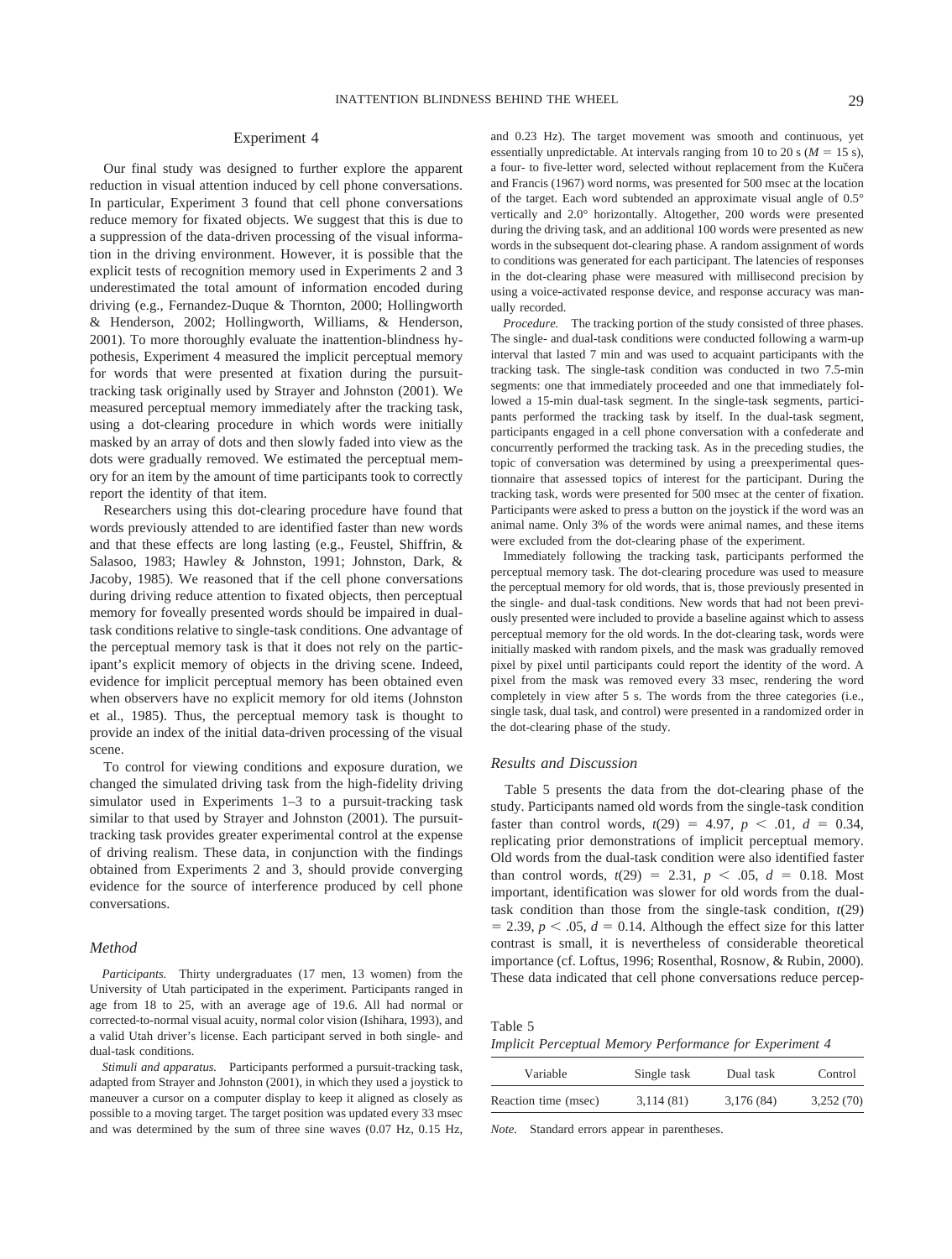tual memory for items presented at fixation. Apparently, cell phone conversations reduce attention to external inputs, even of those presented at fixation.

## General Discussion

Experiment 1 used a car-following paradigm and found that participants' reaction to a vehicle braking in front of them was impaired when they were conversing on a cell phone. Experiments 2–4 assessed an inattention-blindness interpretation of this impairment. Experiment 2 found that recognition memory for billboards presented in the driving environment was impaired when participants were conversing on a hands-free cell phone. Experiment 3 observed this impairment even for billboards on which participants directly fixated. Experiment 4 extended these findings by showing that implicit perceptual memory for words presented at fixation was impaired when participants were using a hands-free cell phone. In agreement with Strayer and Johnston (2001), the interference from cell phone use was obtained despite the fact that there was no manual manipulation of the phone during the dual-task portions of the experiments. Thus, these studies provide strong support for the inattention-blindness interpretation in which the disruptive effects of cell phone conversations on driving are due in large part to the diversion of attention from driving to the phone conversation.

Conversing on a cell phone appears to have altered the way that drivers attended to stimuli in the driving environment. These data extend our earlier observations of impaired detection and reaction to traffic signals (Strayer & Johnston, 2001) and sluggish reaction to brake lights (e.g., Experiment 1) when participants are engaged in cell phone conversations. We suggest that even when participants are directing their gaze at objects in the driving environment that they may fail to "see" them because attention is directed elsewhere (see also Rumar, 1990).

This indication of cell phone-induced inattention blindness extends laboratory-based demonstrations of apparent failures of visual attention to the driving domain (e.g., Mack & Rock, 1998; Neisser, 1979; Rensink, Oregan, & Clark, 1997; Simons & Chabris, 1999). However, one important difference between these earlier studies and our present work is that the former involved the presentation of simultaneous (and often overlapping) visual images, whereas our research involved the combination of visual (i.e., the driving environment) and auditory (i.e., the cell phone conversation) information. This suggests that the locus of the effect is at a central attentional level and not due to structural interference or overload of a perceptual or response channel. As such, these data would appear to be at odds with models of divided attention that suggest that a cell phone conversation, an auditory– verbal–vocal task, can be successfully timeshared with driving, a visual–spatial–manual task (Wickens, 1984; but see Wickens, 1999). Moreover, our studies extend the inattention-blindness effect to the performance of more dynamic, engaging, and naturalistic environments than the more typical passive viewing of videotapes or computer displays.

Further, our research demonstrates that conversations on a hands-free cell phone impair both explicit recognition memory of billboards and implicit perceptual memory of words presented at fixation. Because the implicit perceptual memory effects do not rely on explicit recollection, they offer a more direct assessment of the data-driven processing of objects presented at fixation while driving. The reduction in the data-driven processing of the driving environment provides a good account for why drivers' responses are often sluggish in response to unexpected events encountered while driving (see also Rumar, 1990). It is also interesting to note that the reduction of data-driven processing occurred for stimuli that appeared as sudden onsets, which are often thought to capture attention automatically (Yantis, 1993; Yantis & Jonides, 1990). Thus, these data suggest that cell phone conversations interfere with the automatic attention-capturing properties of sudden onset stimuli occurring in the driving environment.

It is worth considering how well the impaired recognition memory for billboards generalizes to other stimuli in the driving environment. For example, researchers may argue that when drivers engage in cell phone conversations, they attempt to strategically reallocate attention from the processing of less relevant information in the driving scene (e.g., billboards) to the cell phone conversation while continuing to give highest priority to the processing of task-relevant information in the driving scene (e.g., the car in front of them). However, the eye-tracking data from Experiment 3 did not provide support for this interpretation because participants looked at billboards equally often in single- and dualtask conditions. Indeed, the data from Experiments 2–4 provide clear evidence that there was a reduction in the processing of information, falling directly into the line of gaze when participants were conversing on a cell phone. Furthermore, any reasonable account of task relevance would have to include attending to the vehicle immediately in front of the driver. Nevertheless, the carfollowing paradigm used in Experiment 1 found significant impairments in driving performance when participants were conversing on a hands-free cell phone. If participants were attempting to focus on more task-relevant information in the driving scene, then this strategy proved to be inadequate because dual-task interference was observed even with task-relevant information in the driving scene. We suggest that the most straightforward interpretation of the dual-task deficits in explicit memory observed in the billboard studies (Experiments 2 and 3), in implicit memory observed in the dot-clearing study (Experiment 4), and in reaction to a car braking in front of the driver in the car-following study (Experiment 1) is that attention was diverted from the visual scene immediately associated with driving (of both higher and lower relevance) to the cell phone conversation. Although we cannot rule out the possibility that the dual-task deficits may be greater for stimuli of lower relevance, we note that for practical implications the interference produced by cell phone conversations is apparent for stimuli that are, in fact, immediately associated with safe driving (e.g., reacting appropriately to traffic signals and brake lights).

A comment on the nature of our cell phone conversations is also appropriate. Unlike earlier research using working memory tasks (Alm & Nilsson, 1995; Briem & Hedman, 1995), mentalarithmetic tasks (Harbluk et al., 2002; McKnight & McKnight, 1993), reasoning tasks (I. D. Brown et al., 1969), or conversations concerning semicontroversial topics (Strayer & Johnston, 2001), the conversations in our present study were designed to be naturalistic casual conversations centering on topics of interest to the participant. As would be expected with any naturalistic conversation, they were unique to each participant. The task of the confederate in our studies was to maintain a dialog in which the partic-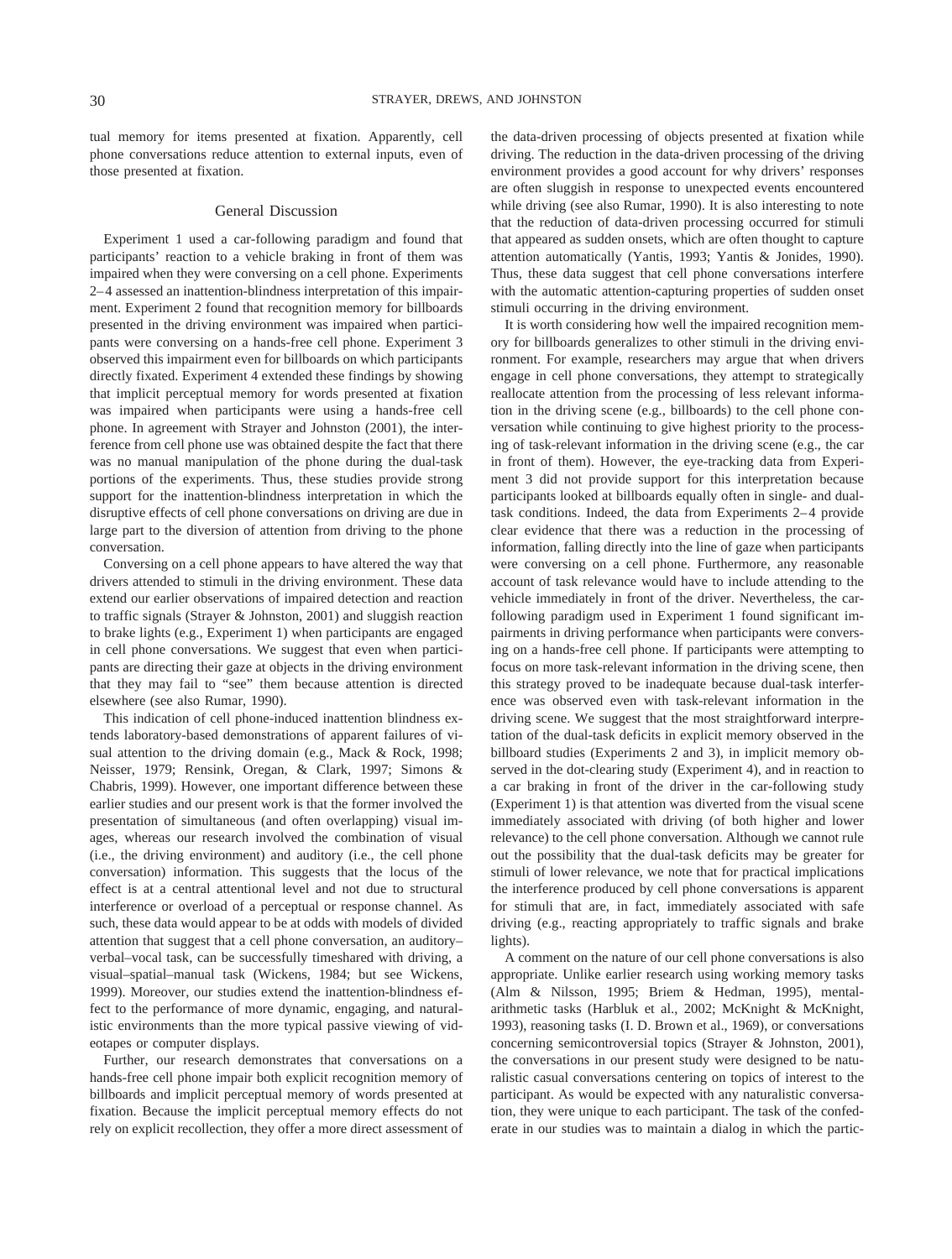ipant listened and spoke in approximately equal proportions. However, given that our cell phone conversations were casual, they probably underestimated the impact of intense business negotiations or other emotional conversations conducted over the phone. Interestingly, Hahn et al. (2000) conducted a cost–benefit analysis that attempted to justify the use of cell phones while driving in terms of the impact on business productivity. Although it remains to be determined how different types of cell phone conversation affect driving, our studies demonstrate that casual, naturalistic, hands-free cell phone conversations do produce significant interference.

It is also worth considering how cell phone conversations compare with other auditory–verbal activities that may be performed while driving. In our earlier studies (Strayer & Johnston, 2001), we found that listening to radio broadcasts or to books on tape did not interfere with the reaction to simulated traffic signals, whereas both handheld and hands-free cell phone conversations impaired participants' detection and reaction to these signals. Similarly, McCarley et al. (2001) found the detection of changes in realworld traffic scenes was impaired when participants were conversing on a hands-free cell phone; however, no such performance decrements were observed when participants listened to prerecorded conversations from other participants. Moreover, our earlier study (Strayer & Johnston, 2001) found that a simple shadowing task did not lead to impairments in simulated driving; however, when the shadowing task became more cognitively involved, impairments in performance were observed. Together, these findings suggest that neither attending to auditory input nor producing vocal outputs, by themselves, are sufficient to produce impairments in driving performance. Rather, active engagement in the cell phone conversation appears to be necessary to produce interference with driving. Lee et al. (2001) has recently extended these findings by showing that active interaction with a speechbased e-mail system can also impair drivers' reactions.

By contrast, a conversation with a passenger in the vehicle is often qualitatively different from conversations on a cell phone (Strayer & Johnston, 2001; see also Direct Line Motor Insurance, 2002). In the former case, both the driver and the passenger are aware of the driving conditions and often modulate their conversation on the basis of the real-time demands of driving. In the latter case, such modulation is more difficult because the person conversing with the driver is unaware of the real-time driving demands. However, further research is clearly needed that examines how the nature and intensity of the conversation impacts driving.

We also observed in debriefing that about half the participants commented that they found it no more difficult to drive while using a cell phone than to drive without using a cell phone. These participants reported that they have observed others driving erratically while using a cell phone, but these participants rarely, if ever, thought that their own driving was impaired when they used the cell phone. Thus, there appears to be a disconnect between the self-perception of one's driving performance and objective measures of their driving performance. Indeed, our data also indicate that drivers are not processing the data-driven information that would provide evidence that their driving is impaired while using a cell phone. That is, a consequence of using a cell phone is that it may make drivers insensitive to their own impaired driving behavior.

Finally, it is important to consider the real-world risks associated with conversing on a cell phone while driving. Experiment 1 indicated that the interference produced by cell phone conversations on simulated driving is significant and that the overall effect size is medium to large (e.g., 0.74). There are other ways to estimate the risks associated with this dual-task activity. For example, high-fidelity driving simulator studies (Direct Line Motor Insurance, 2002; Strayer, Drews, & Crouch, 2003) controlling for time on task and driving conditions found that participants' driving performance was more impaired when they were conversing on a cell phone than when they were legally intoxicated. Redelmeier and Tibshirani (1997) provided another important source of evidence concerning the association between cell phone use and motor vehicle accidents. In their study, the cellular phone records of 699 individuals involved in motor vehicle accidents were evaluated. These authors found that cell phone use was associated with a four-fold increase in the likelihood of getting into an accident and that this increased risk was comparable to that observed when driving with a blood alcohol level at the legal limit. Taken together, these observations provide converging evidence indicating that conversing on a cell phone while driving poses significant risks both to the driver and to the general public.

In summary, we suggest that the use of cellular phones disrupts performance by diverting attention toward an engaging cognitive context other than the external environment immediately associated with driving. Our data further suggest that legislative initiatives that restrict handheld devices but permit hands-free devices are not likely to eliminate the problems associated with using cell phones while driving because these problems are attributed in large part to the distracting effects of the phone conversations themselves, effects that appear to be due to the direction of attention away from the external environment and toward an internal cognitive context associated with the phone conversation.

#### References

- Alm, H., & Nilsson, L. (1995). The effects of a mobile telephone task on driver behaviour in a car following situation. *Accident Analysis & Prevention, 27,* 707–715.
- Arthur, W., & Doverspike, D. (1992). Locus of control and auditory selective attention as predictors of driving accident involvement: A comparative longitudinal investigation. *Journal of Safety Research, 23,* 73–80.
- Briem, V., & Hedman, L. R. (1995). Behavioural effects of mobile telephone use during simulated driving. *Ergonomics, 38,* 2536–2562.
- Brookhuis, K. A., De Vries, G., & De Waard, D. (1991). The effects of mobile telephoning on driving performance. *Accident Analysis & Prevention, 23,* 309–316.
- Brown, I. D., Tickner, A. H., & Simmonds, D. C. V. (1969). Interference between concurrent tasks of driving and telephoning. *Journal of Applied Psychology, 53,* 419–424.
- Brown, T. L. (2001). Modeling driver performance: The effects of rear-end collision warning algorithms. *Dissertation Abstracts International: B. The Physical Sciences and Engineering, 61,* 4916.
- Cellular Telecommunications Industry Association. (2002). Retrieved February 11, 2003, from http://www.wow-com.com/ [Data indicating most recent number of cellular subscribers in the U.S.].
- Cohen, J. (1988). *Statistical power analysis for the behavioral sciences* (2nd ed.). Hillsdale, NJ: Erlbaum.
- Direct Line Motor Insurance. (2002). *The mobile phone report: A report on the effects of using a 'hand-held' and 'hands-free' mobile phone on road*